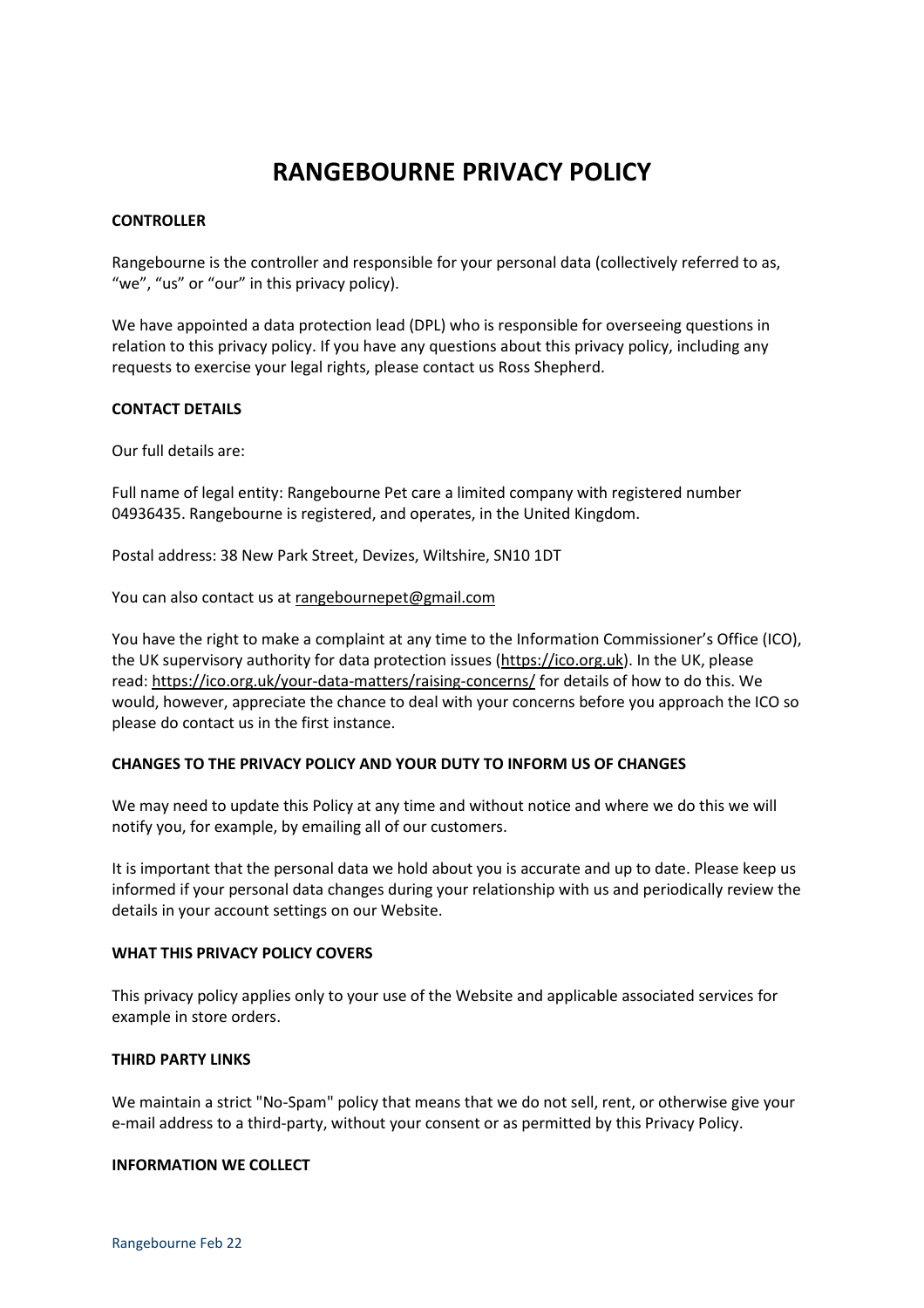We may collect the following information from you:

- Personal information: including your full name.
- Contact information: including your billing address, delivery address, email address and telephone numbers;
- Financial information: including bank account and payment card details
- Transaction information: including details about payments to and from you and other details of products and services you may have purchased from us.
- Technical information: including your internet protocol (IP) address, your login data, browser type and version, time zone setting and location, browser plug-in types and versions, operating system and platform and other technology on the devices you use to access the Website.
- Usage information including information about how you use the Website and any services made available to you via the Website.
- Marketing and Communications information includes your preferences in receiving marketing from us and our third parties and your communication preferences.

## **HOW WE USE INFORMATION WE COLLECT**

We require this information to understand your needs and provide you with a better service, and in particular for the following reasons:

- To provide our services to you
- To fulfil an order made by you
- Internal record keeping
- to improve our products and services

We may periodically send promotional emails about new products, special offers or other information which we may find interesting using the email address which you have provided. If you do not wish to continue to receive such emails from us, please notify us at [rangebournepet@gmail.com](mailto:rangebournepet@gmail.com)

- From time to time, we may also use your information to contact you for market research purposes. We may contact you by email, phone or post
- We may use the information to customise the Website according to your interests

If at any time after you have submitted your information to us, you wish us to stop using your information to contact you for marketing or market research purposes, please email [rangebournepet@gmail.com](mailto:rangebournepet@gmail.com)

## **LEGAL BASES FOR PROCESSING**

We will only use your personal data when the law allows us to. Most commonly, we will use your personal data in the following circumstances:

- Where we need to perform the contract we are about to enter into or have entered into with you.
- Where it is necessary for our legitimate interests (or those of a third party) and your interests and fundamental rights do not override those interests.
- Where we need to comply with a legal obligation.

See the section below entitled 'Lawful Bases for Processing' to find out more about the types of lawful basis that we will rely on to process your personal data.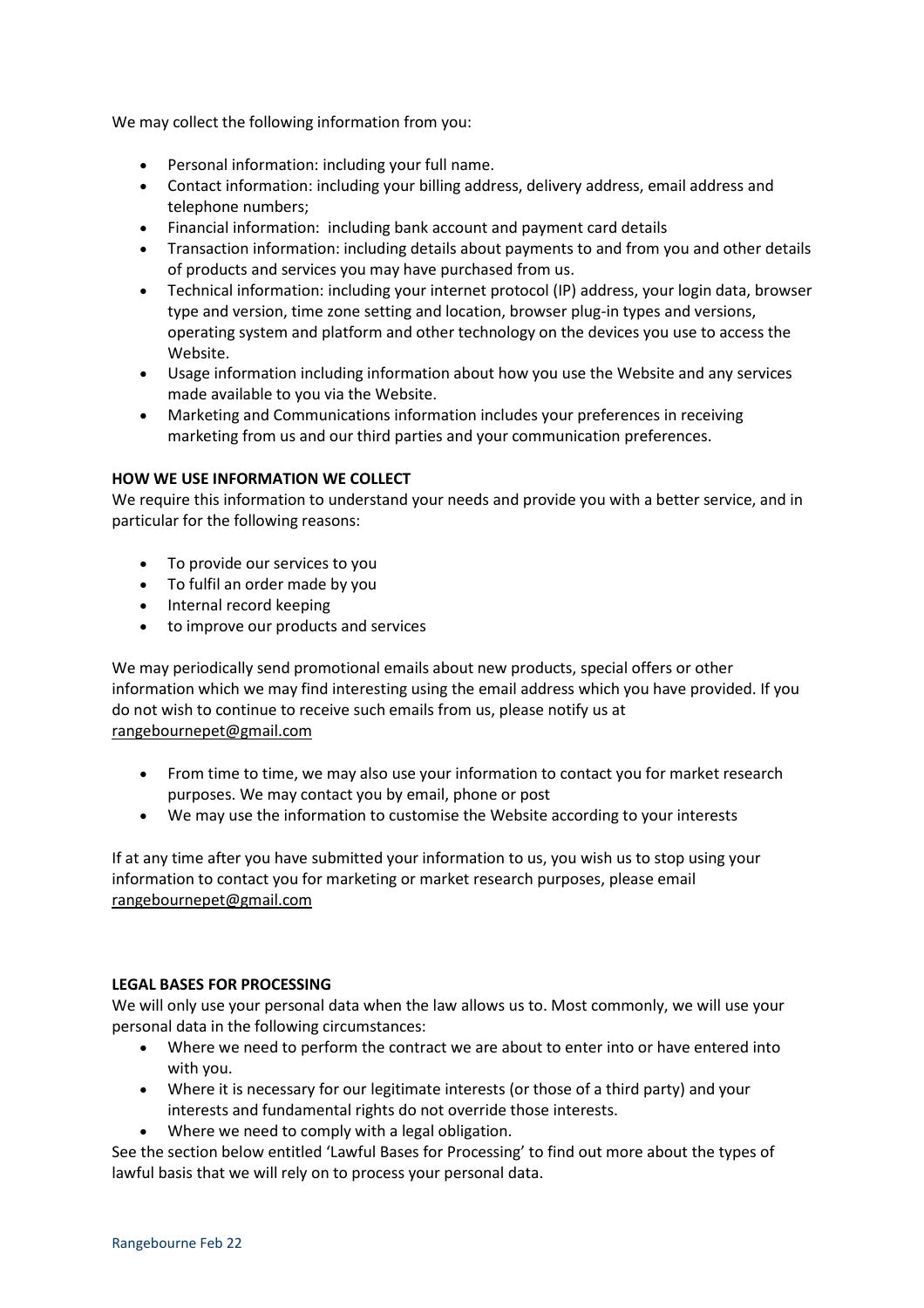Generally, we do not rely on consent as a legal basis for processing your personal data although we will get your consent before sending third party direct marketing communications to you via email or text message. You have the right to withdraw consent to marketing at any time by contacting us.

#### **MARKETING**

We strive to provide you with choices regarding certain personal data uses, particularly around marketing and advertising.

#### **SHARING YOUR INFORMATION**

In order to provide you with the services made available to you through the Website, we may share your personal information with certain third party service providers, who may process your personal information on our behalf through provision of that service.

These service providers may include internet service and platform providers, payment processing providers and those organisations we engage to help us send communications to you.

We require all third parties to respect the security of your personal data and to treat it in accordance with the law and they may only use your data for the purposes we specify in our contract with them. We will always work with them to protect your privacy.

We may also share your information with regulators, government agents and other authorities to meet our legal and regulatory obligations.

#### **YOUR LEGAL RIGHTS**

As the data subject, the individual whose information we hold has the following rights under the General Data Protection Regulation.

- The right to be informed
- The right of access
- The right to rectification
- The right to erasure
- The right to restrict processing
- The right to data portability
- The right to object
- Rights in relation to automated decision making and profiling

For more information in relation to these rights, please visit the relevant page of the Information [Commissioner Website.](https://ico.org.uk/for-organisations/guide-to-data-protection/guide-to-the-general-data-protection-regulation-gdpr/individual-rights/)

If you wish to exercise any of these rights, please contact us at [rangebournepet@gmail.com](mailto:rangebournepet@gmail.com)

#### NO FEE USUALLY REQUIRED

You will not have to pay a fee to access your personal data (or to exercise any of your other rights). However, we may charge a reasonable fee if your request is clearly unfounded, repetitive or excessive. Alternatively, we may refuse to comply with your request in these circumstances.

WHAT WE MAY NEED FROM YOU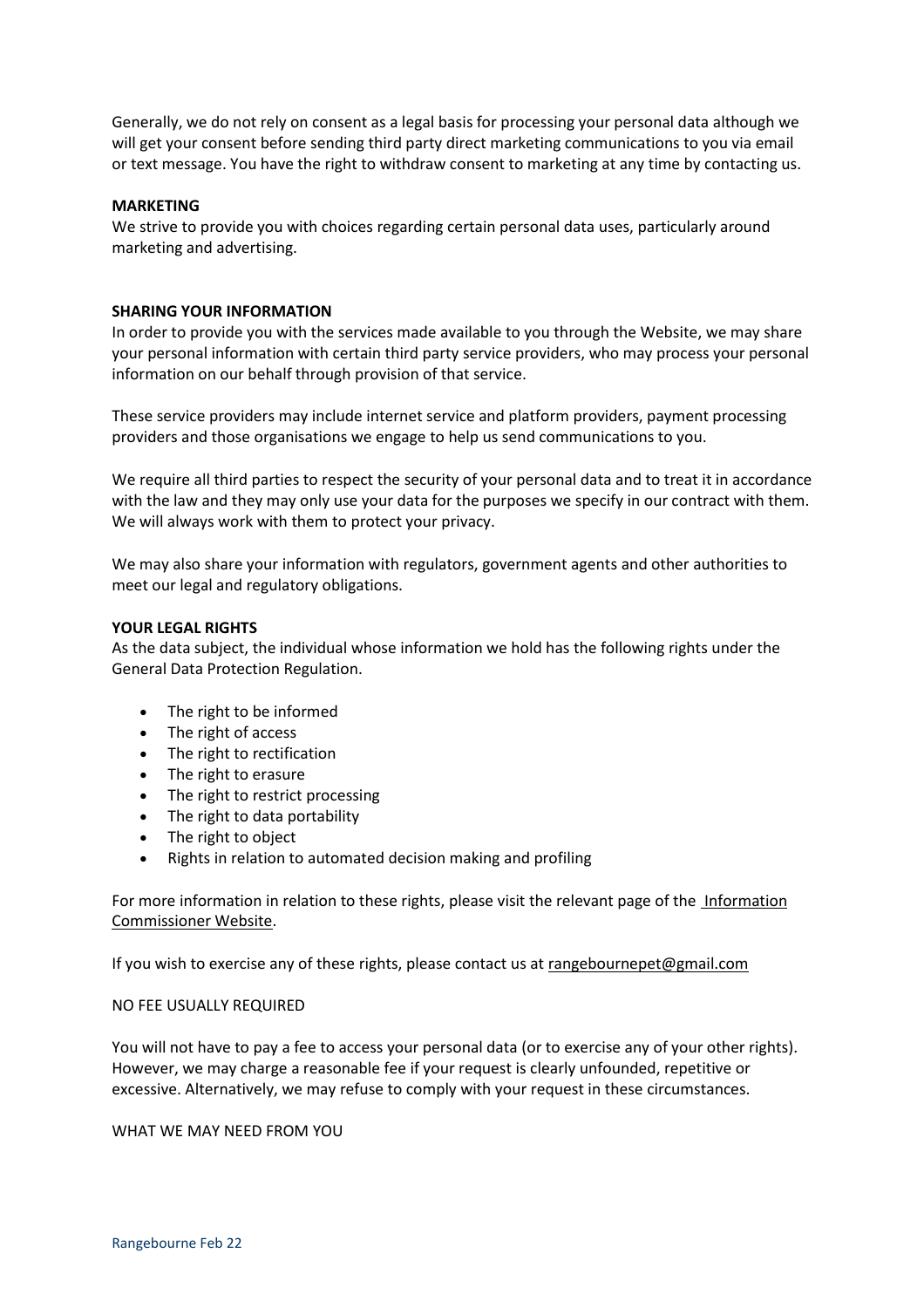We may need to request specific information from you to help us confirm your identity and ensure your right to access your personal data (or to exercise any of your other rights). This is a security measure to ensure that personal data is not disclosed to any person who has no right to receive it. We may also contact you to ask you for further information in relation to your request to speed up our response.

# TIME LIMIT TO RESPOND

We try to respond to all legitimate requests within one month. Occasionally it may take us longer than a month if your request is particularly complex or you have made a number of requests. In this case, we will notify you and keep you updated.

# **SECURITY AND STORAGE OF INFORMATION**

We are committed to ensuring that your information is secure. In order to prevent unauthorised access or disclosure we have put in place suitable physical, technical, organisational and managerial procedures to safeguard and secure the information we collect online.

You acknowledge that the Internet is not a completely secure medium for communication and, accordingly, we cannot guarantee the security of any information you send to us (or we send to you) via the Internet. We are not responsible for any damages which you, or others, may suffer as a result of the loss of confidentiality of such information

# **TRANSFERS OUTSIDE OF THE EUROPEAN ECONOMIC AREA (EEA)**

We may use service providers outside of the EEA to help us provide our Website and services to you and this means that we may transfer your data to service providers such as payment providers for the purposes of providing our services to you.

Whenever we transfer your personal data out of the EEA, we ensure a similar degree of protection is afforded to it by ensuring at least one of the following safeguards is implemented:

- We will only transfer your personal data to countries that have been deemed to provide an adequate level of protection for personal data by the European Commission. For further details, see [European Commission: Adequacy decisions.](https://ec.europa.eu/info/law/law-topic/data-protection/international-dimension-data-protection/adequacy-decisions_en)
- Where we use certain service providers, we may use specific contracts approved by the European Commission which give personal data the same protection it has in Europe. For further details, see [European Commission: Model contracts for the transfer of personal data](https://ec.europa.eu/info/law/law-topic/data-protection/international-dimension-data-protection/standard-contractual-clauses-scc_en)  [to third countries.](https://ec.europa.eu/info/law/law-topic/data-protection/international-dimension-data-protection/standard-contractual-clauses-scc_en)

## **HOW LONG WILL YOU USE MY PERSONAL DATA FOR?**

We will only retain your personal data for as long as necessary to fulfil the purposes we collected it for, including for the purposes of satisfying any legal, accounting, or reporting requirements.

To determine the appropriate retention period for personal data, we consider the amount, nature, and sensitivity of the personal data, the potential risk of harm from unauthorised use or disclosure of your personal data, the purposes for which we process your personal data and whether we can